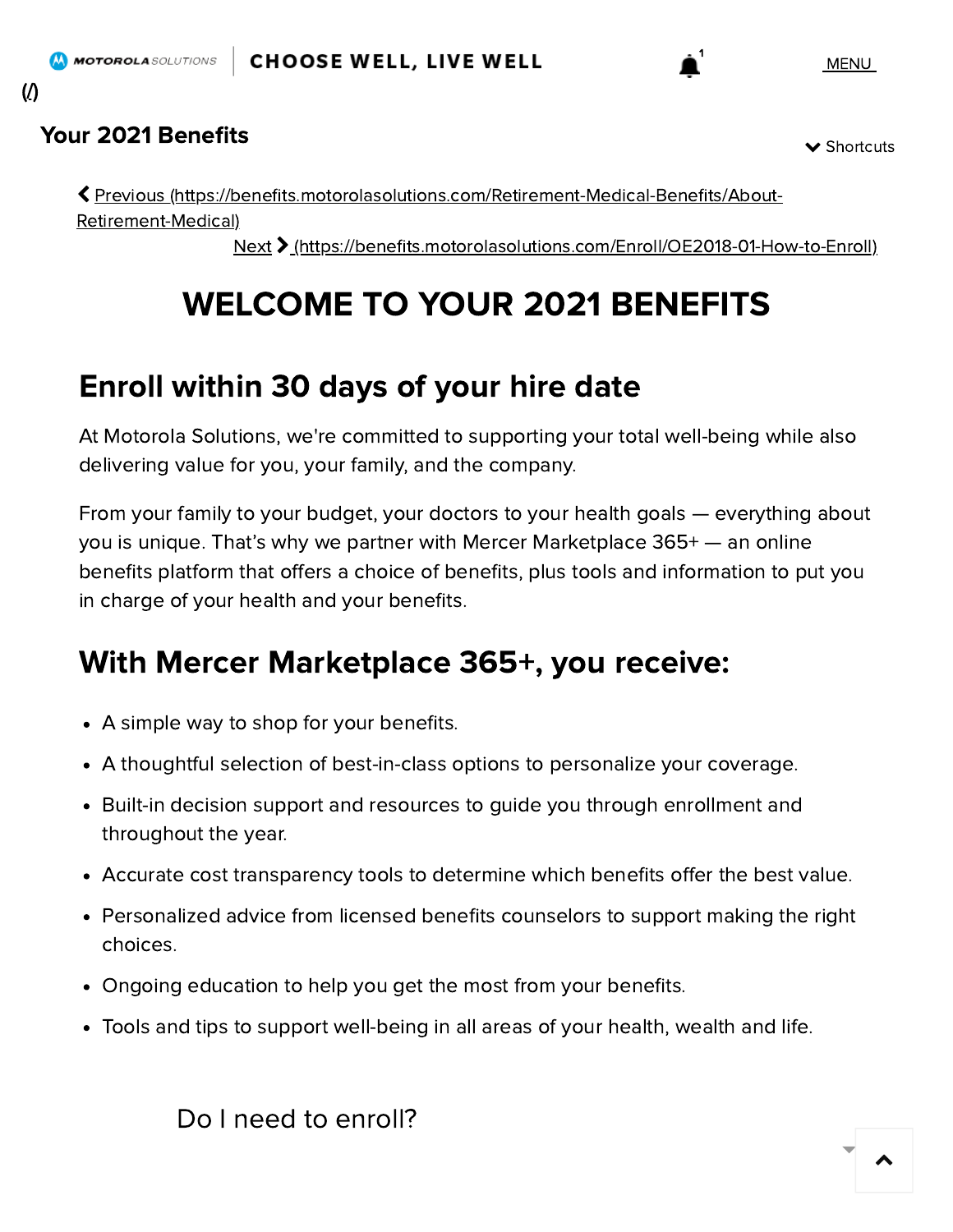$\Delta$ 

## Benefit [options](https://benefits.motorolasolutions.com/)

**MOTOROLA** SOLUTIONS

| Medical Plans (https://oe-<br>motorola.mercerbelong.com/Health/Medical)<br>\$2,850 Deductible Plan<br>\$1,850 Deductible Plan<br>$\bullet$ | The medical plans include a range of deductibles and premiums. You<br>\$1,850 or \$900 Deductible Plan, provided by your choice of BlueCros<br>(BCBS), Cigna or in some states Kaiser.                                                                    |
|--------------------------------------------------------------------------------------------------------------------------------------------|-----------------------------------------------------------------------------------------------------------------------------------------------------------------------------------------------------------------------------------------------------------|
| \$900 Deductible Plan                                                                                                                      | Note: Employees in Hawaii have different carrier and plan options that<br>Please refer to this PDF (/-/media/Mercer/OE_Motorola/Documents/20)<br>SBC-734-860.pdf?<br>rev=84a6e6c4fb064fabad2b9344cb04d3d3&hash=67DCFED529DA3<br>for details on this plan. |
| Prescription Drug coverage<br>(Health/Medical#PrescriptionDrugs)                                                                           | Prescription Drug coverage is automatically included when you enroll<br>medical plan. Express Scripts (ESI) administers these benefits for mem<br>plans. Employees enrolled in the Kaiser medical plans receive coveras<br>Pharmacy.                      |
| <b>Supplemental Medical Plans</b><br>(/Health/Supplemental_Medical)<br>(/Health/Supplemental_Medical)                                      | You may choose any combination of the following: critical illness, accident<br>indemnity insurance.                                                                                                                                                       |
| 365+ HUB (/Health/Medical#365HUB)                                                                                                          | You may enroll in this voluntary benefit for year-round access to persc<br>services, price comparison tools, physician performance ratings, and $\epsilon$                                                                                                |
| Dental (/Health/Dental) and Vision Plans<br>(/Health/OE2018-01-Vision)                                                                     | Choose from basic or enhanced dental and vision options.                                                                                                                                                                                                  |
| <b>Health Savings Account (HSA)</b><br>(Health/OE2018-01-Savings-Spending-<br>Accounts#HealthSavingsAccount)                               | If you enroll in the \$2,850 or \$1,850 Deductible plan, you will be eligit<br>contribute money to an HSA. You can use this account to pay for eligil<br>expenses.                                                                                        |
| <b>Flexible Spending Accounts (FSAs)</b><br>(/Health/OE2018-01-Savings-Spending-<br>Accounts#FlexibleSpendingAccounts)                     | If you enroll in the \$900 Deductible plan, or if you waive medical cove<br>to enroll in a Health Care FSA. You can use this account to pay for elig<br>expenses.                                                                                         |
|                                                                                                                                            | If you enroll in an HSA, you may also enroll in a Combination (Limited I<br>works together with the HSA for additional tax savings.                                                                                                                       |
|                                                                                                                                            | All employees may enroll in a Dependent Care FSA, which you can us<br>expenses related to child and elder care.                                                                                                                                           |
|                                                                                                                                            | Additionally, transit (Commuter Spending) and other reimbursement p                                                                                                                                                                                       |
| Life and Accidental Death and<br>Dismemberment (AD&D) (/Money/OE2018-<br>01-Life-ADD-Insurance)                                            | You have automatic company-paid Basic Life and AD&D coverage, wit<br>Supplemental Life and AD&D coverage for yourself and your depende                                                                                                                    |
| Disability (/Money/OE2018-01-Disability-<br>Insurance)                                                                                     | Our Short-Term and Long-Term Disability benefits help support you fin<br>take time away from work due to an injury or disability.<br>∧                                                                                                                    |

(/)